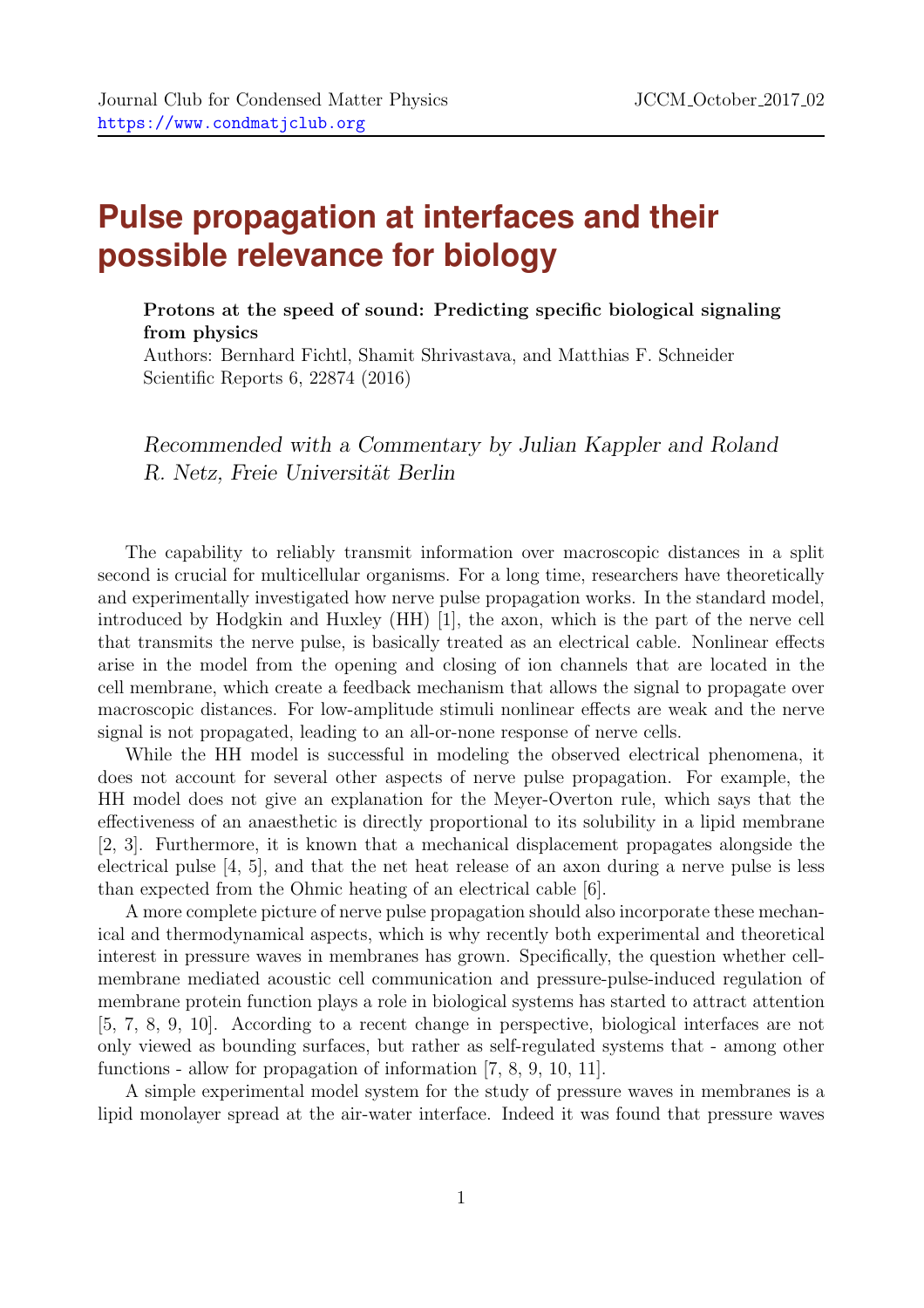propagate in such a system [9]. They are described by solutions of the Navier-Stokes equation, and small-amplitude (linear) pressure waves obey the dispersion relation [12]

$$
(-ik)^2 \kappa_{\text{2D}}^{-1} = (-i\omega)^{3/2} \sqrt{\rho \eta},\tag{1}
$$

where  $\kappa_{2D}$  is the lateral compressibility of the monolayer and  $\rho$ ,  $\eta$  are density and viscosity of the fluid subphase. This relation between wave number  $k$  and frequency  $\omega$  shows that pressure pulses at interfaces do not obey the standard wave equation, where  $k^2 \propto \omega^2$ , but rather display a fractional behavior  $k^2 \propto \omega^{3/2}$ , implying that interfacial sound waves have properties fundamentally different from the familiar sound waves in three dimensions.

Pressure pulses at interfaces share many interesting properties with nerve pulses. For example, anaesthetics adsorb preferentially into lipid membranes and thereby alter the compressibility  $\kappa_{2D}$  and thus change the wave propagation properties [8], furthermore, there is little heat exchange between the membrane and the surrounding fluid during a pressure pulse [9]. Pronounced nonlinear effects in the form of an all-or-none behavior for interfacial pressure pulses have been recently observed [10]. While small-amplitude waves have a decay length determined by the complex dispersion relation eq. (1), at large amplitudes the pressure pulse locally modifies the interfacial compressibility  $\kappa_{2D}$  and thereby significantly increases the propagation distance [10]. This all-or-none behavior is reminiscent of nerve pulses, but is realized in the pure lipid systems via the underlying thermodynamic properties of the lipid monolayer. In this context it is also interesting to note that pure lipid membranes exhibit quantized stochastic ion-flux behavior, very similar to the properties of lipid membranes with ion channels [11]. Furthermore, many membrane proteins are pressure sensitive, so that the existence of nonlinear acoustic phenomena in membranes constitutes an exquisite opportunity for smart-membrane-based regulation and information processing applications.

The paper [13] we have chosen for this comment presents further progress towards understanding pressure waves at interfaces. The researchers consider a lipid monolayer on water and find that local addition of gaseous hydrochloric acid, which induces a local perturbation in pH, can excite pressure pulses. Whether or not a pulse is excited depends on the thermodynamic state of the lipid membrane and on the pH of the fluid below, which constitutes a simple mechanism for tuning the pulse formation properties of a membrane. Once a pulse is excited, it is found to be accompanied by both a traveling pH perturbation and an electrical pulse, demonstrating that such waves are not exclusively mechanical. These results once more show that a simple lipid monolayer at the air-water interface exhibits a multitude of complex phenomena, and indeed the authors envision that membrane-bound enzymes might communicate via pH-induced pulses that are excited by locally changing proton concentrations.

Currently, the role of cell-membrane mediated signaling in biology and the relevance of the pressure pulses that accompany action potentials in nerve cells are not fully understood. We believe that acoustic phenomena in living systems constitute an exciting research topic which holds many surprises for the future.

*We thank the Deutsche Forschungsgemeinschaft (DFG) for support via grant SFB 1114 in project C02 "Water diffusion at biological molecules and interfaces: Bridging stochastic and hydrodynamic descriptions".*